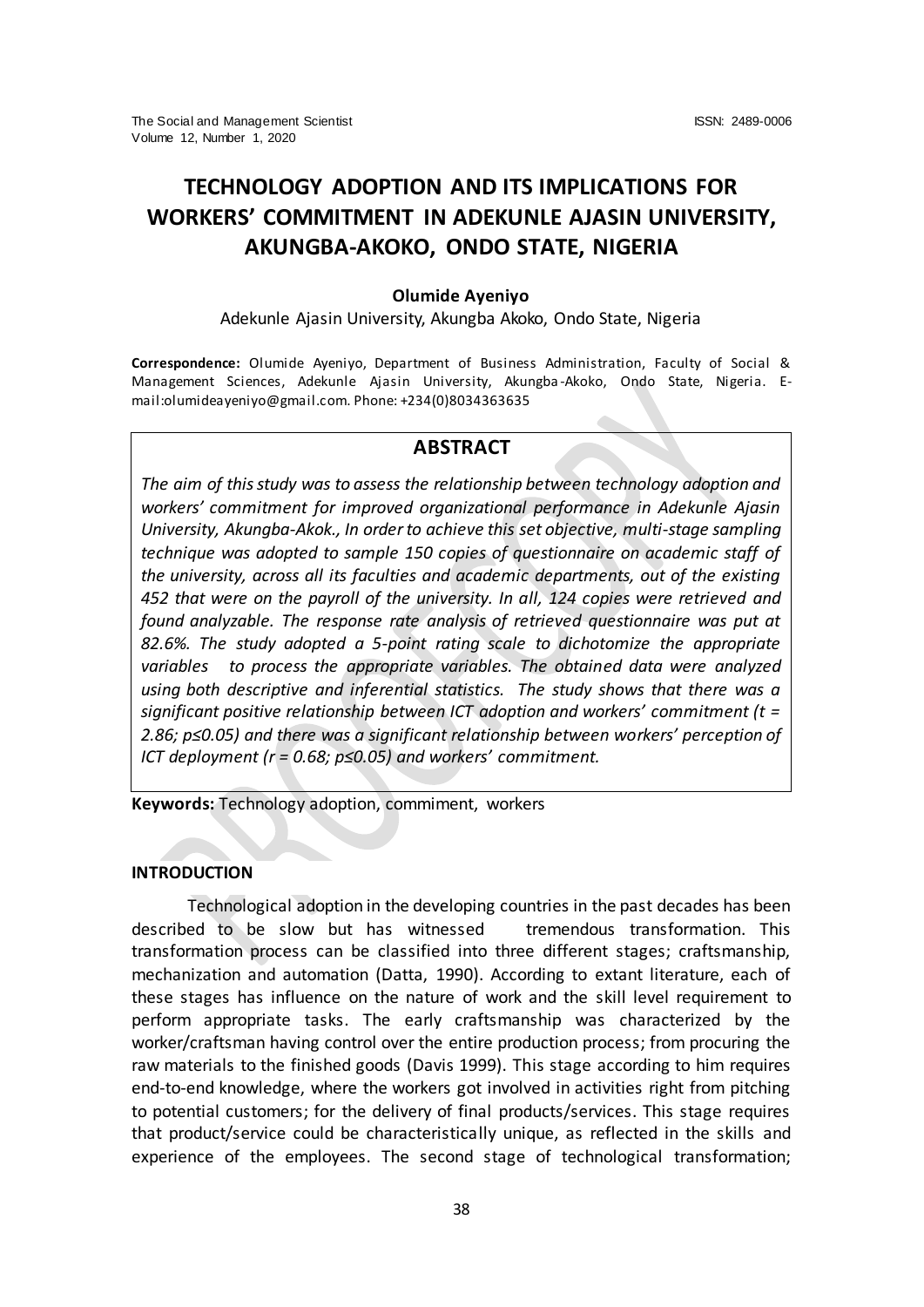mechanization was brought about by the application of principles of scientific management, where tasks were broken down to simpler and specialized ones, for large scale production of standardized products (Krishnan, 2010). The third stage of technology; also known as automation, not only having many of the features of mechanization but also qualitatively changed the ways workers was expected to undertake their jobs. With this process, workers no longer have to directly get involved in production/service rendering, but are also made to monitor and maintain machines that are made to undertake virtually all the processes of manufacturing and servicerendering, as well as other trouble-shooting activities (Krishnan, 2010). This is also known as Information and Communication Technology (ICT).

Information and Communication Technology is usually implemented to improve job performance and it facilitates employees' performance. As good as the adoption of information and communication technology is to both employees and the organization as a whole, its implementation is usually associated with some problems, if it is not accepted by the work-force (Parvaril, Anvari, Jafarpoor, & Parvari, 2015).

Technological change, especially through automation has both advantages and disadvantages as the systems allow few skilled individuals to do the work, which previously required numerous unskilled and semi-skilled workers, thereby enhancing improved profitability of organizations. However, this can be destructive as unskilled and semi-skilled workers are usually made to lose their jobs (Datta, 2001). Other advantages of automation include allowing tasks that are beyond human capabilities or those dangerous or monotonous in nature that could be considered inhuman for people to perform are usually carried out thereby reducing labour-intensive ways of production, with their expensive outcomes and in effect thus expands the market for such products and services (Goldar & Kumari, 1999). According to Virmani (1990) technology need not be restricted to just technical automation but can also involve a whole package of resources, such as, capital, entrepreneurship and management. Usually, technology is not quantified, but what is quantified are its manifestations, such as particular production techniques, productivity of a particular input, scale of economy, among others (Majumder, 2001, Sirgh & Nandini, 1999). Technological change at the firm level is conceptualized in terms of research and development expenditure, technical collaborations and quality certification (Dhanaraj, 2001).

In view of the importance attach to the concepts of information and communications technology and workers' commitment in organizational settings, a number of studies have been undertaken to better understand the concepts (Basant, Commander, Harrison, & Menezes-Filho, 2006; Chairoel, Widyarto, & Pujani, 2015; Jabri & Ghazzawi, 2019; Kolawole, Adeigbe, Zaggi, & Owonibi, 2014). For instance, Basant *et al.,* (2006) investigated the determinants of ICT adoption and their implications for performance of organizations in both Brazil and India. It was discovered that Brazilian organizations, on the average, were noted to have used more of ICT tools intensively than their Indian counterparts, but the initial disparity noticed was said to have got better, as the Indian organizations were observed to have got improved in their ICT usage, over time. In addition, it was discovered that within the countries examined, ICT usage intensity was strongly related to size of organizations, ownership structure and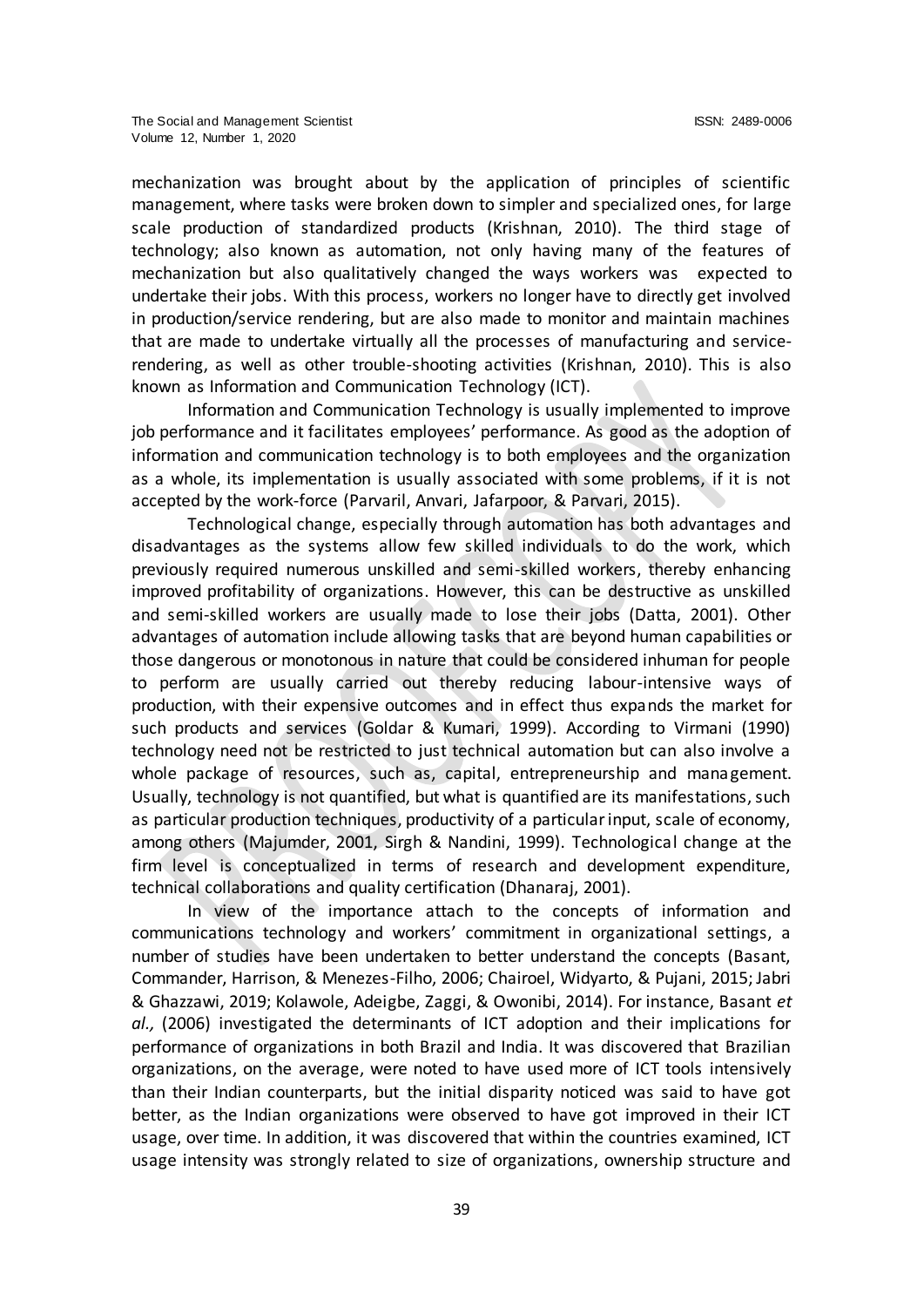level of education of employees. The study concluded that there was a strong relationship between ICT capital deployment and improved productivity in both countries; as it was discovered that the rate of return on ICT investment was much higher than what was normally obtained, even more than what was obtained in the more developed countries. Also, Kolawole *et al.* (2014) examined the impact of ICT adoption in some manufacturing companies in Ibadan, the Oyo State capital. The study revealed that majority of the indigenous firms in the study area actually deployed lowlevel of ICT facilities/resources and that these organizations were mostly challenged with the implementation constraints of their ICT programmes, in terms of poor internet connectivity, poor power supply and low-level of ICT utilization knowledge of their employees in the affected organizations. The study concluded that there was need for multinational organizations in the study area to assist the indigenous firms, in order for them to have easier access to ICT facilities, as it was argued that such move would enhance rapid industrial development. As good as these studies might look to be, none of these was directed to examine the implications of ICT adoption on workers' commitment to organizational goals, especially in the service industry, such as the university environment, where full participation of workers' commitment is greatly required, if the success of any ICT implementation effort must be achieved. It is in view of this fact that this study was set to assess the relationship between ICT implementation and workers' commitment to organizational goals in Adekunle Ajasin University, Akungba-Akoko, Ondo State, Nigeria.

#### **Literature Review**

Information and Communication Technology (ICT) is defined as a group of integrated hardware and software-based technology, normally referred to as smart intelligence systems that normally integrate occupational predictability within production and service-rendering environment (Youssef, 1992). ICT is the generic name given to all computer-based advanced interactive engineering hardware and software used for managing human and material resources as well as communicating relevant information within and outside organizations (Atiyeh *et al.,* 2014).

The importance of employees' acceptance of new technology and adaptability has been highlighted in the study by Datta (1990) whose work dwelled on the introduction of information and communication technology (ICT) in the Indian banking sector, in the 1970s and 1980s. The study indicated that a key factor influencing acceptability is by taking trade unions and the employees into confidence before the introduction of such technology. According to him, this is required to enhance flow of information, education and training of employees in terms of what computerization of operations as well as all, about what changes it could bring. As a matter of fact, introduction of information and communication technology (ICT) has the potential of transforming an institution with a legacy of public sector to a highly customer-centric organization and technology-driven institution, through a variety of initiatives (Khandelwal, 2007).

In the educational sector, adoption of ICT represents the reception and acceptability of the hardware and software by all stakeholders in the sector, with the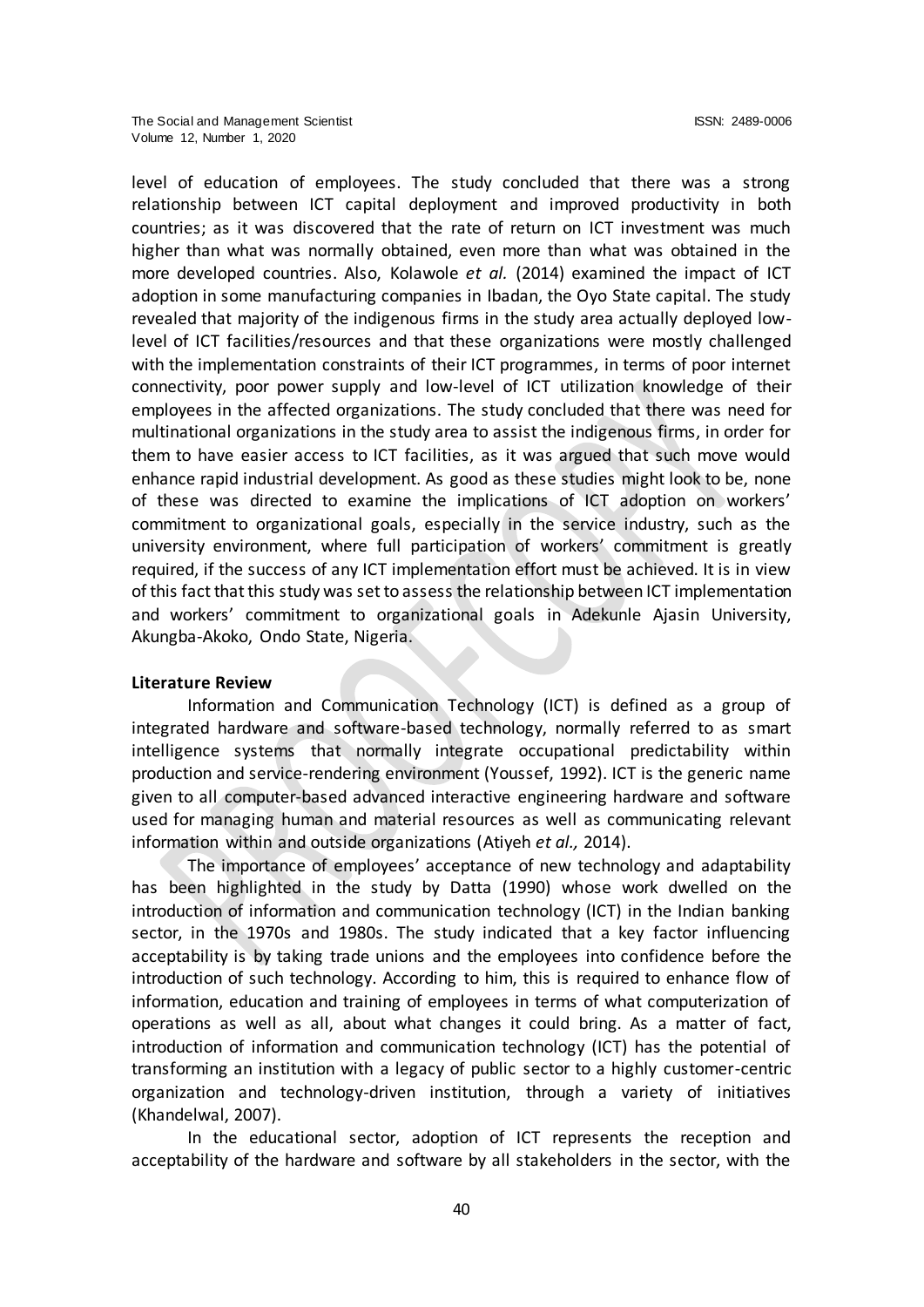understanding and beliefs that such technologies would meet their technical and pedagogical needs and to enhance the job performance of stakeholders especially the academics (Information and Communication Technology Institute, 2004).

According to Ratnam (1991), workers would not naturally resist changes in work practices, resulting from modernization or computerization, except in the case of employment of contract workers where freedom is restricted due to sub-contracting. He added that as a matter of fact, workers would naturally support management's intention to plan, direct and control operations and even encourage introduction of new or improved production methods; usually brought about by technology adoption to expand production facilities and to establish production schedules and even quality standards that are exclusively the responsibilities of the management. By so doing, workers, as a team is usually symbiotically connected, interact and depend on each other to achieve their common goals (Dauda & Akingbade, 2011). This is because organizations are expected to lay emphasis on the promotion and protection of individuals and groups' interest in order to effectively manage issues that are connected to the introduction of technology.

In today's global business environment, adoption and utilization of technology is one of the salient elements for remaining competitive (Jabar, Soosay, & Santa, 2010). Essentially, service process and systems used in the design and rendering of services are undergoing dramatic changes in response to customers' orientation, needs and emerging technologies (Nyori & Ogola, 2015). Also, globalization has brought about a number of features such as complexity, dynamism and uncertainty which are synonymous with competition in the global market place. Adoption of Information and Communication Technology (ICT) is therefore becoming important more than ever before, especially in the past three decades. This is because it is capable of increasing organization's performance in various aspects; such as cycle time, inventory management, manufacturing processes, customers' support services in form of sales and distribution, among others (Dwivedi, 2011). There is no doubt that ICT has generally added value to organizations and their performance, and this has in turn facilitated internal co-ordination and plays an important role in decreasing internal co-ordination cost (Parvaril *et al.,* 2015).

Gunawardana (2010) equally argues that intensifying global competition and rapid advancement of technology are the two major realities in today's business environment. These have combined to shift business strategic priorities towards quality, cost effectiveness and responsiveness to marketplace changes. He added that the quest for lower operating costs and improved techniques have in turn forced a large number of organizations to adopt advanced technologies in executing a number of tasks. According to Baldwin, Sabourin, and West (1999) adoption of technology has helped several organizations to cope with intense competition in form of fragmented mass markets, shorter product life cycle and increased demand for customization.

Jaikumar (1986) reports that sufficient evidence exists that confirm that computer-aided technologies can increase productivity and quality as well as servicerendering flexibility. He argued that out of fourteen (14) organizations that deployed computer-aided manufacturing technologies eight (8) of them, representing 57 percent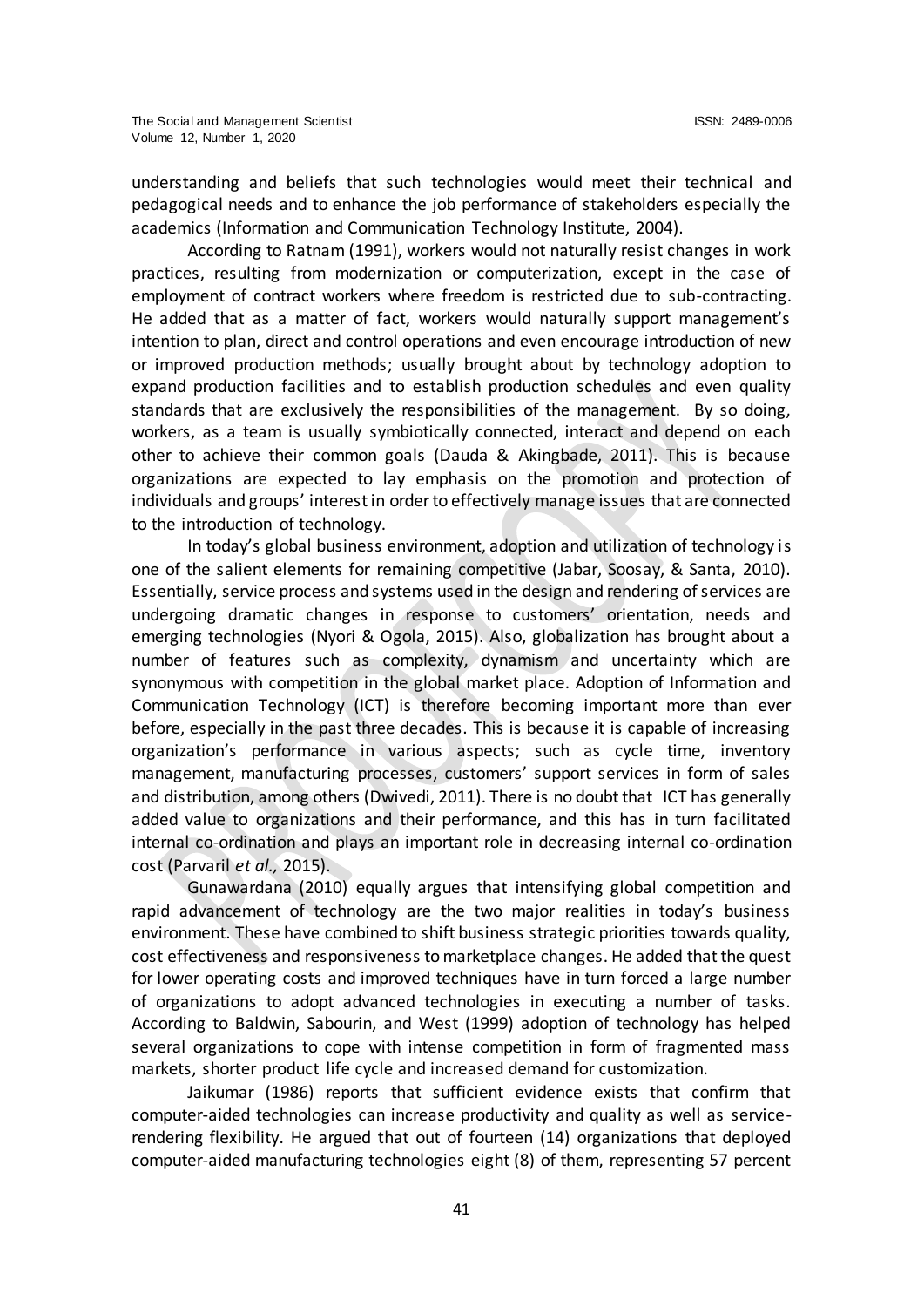of the organizations examined, were reported to have experienced enormous improvements, essentially as a result of adoption of technology in terms of reduced lead-time and greater flexibility of operations.

Extant literature on organizational commitment has also revealed that this construct has enjoyed the attention of both researchers and practitioners in recent time, more than ever before. For instance, Williams and Hazer (1986) discovered that organizations whose members were noted to have had high level of commitment were equally noted to have shown high level of performance and increased level of productivity, and of course recorded low-level of absenteeism and lethargy. Also, Bateman and Strasser (1984) noted that such organizations record drastic reduction in techno stress and associated resistance to any change, whatsoever. Essentially, organizational commitment relates to affective and emotional attachment to an organization such that t employees are naturally made to be committed to the courses of actions of their organizations in a way of being identified with them, get involved in virtually all actions and be prepared to enjoy the membership of the organization (Tiemo & Owajeme, 2010). Naturally, positive exchanges within organization motivate employees through effective organizational commitment and thereby lead them to positive performance. Vokola and Nikolaou (2005) stressed that such orientation is likely to enhance employees' morale and should contribute to the organizational improved performance.

Davis (1989) in his research work titled, "perceived usefulness, perceived ease of use and users' acceptance of information technology" identified two factors that determine technology adoption. These include; usefulness and ease of use. To him, ease of use means the degree to which the user of technology finds technology to be friendly, while usefulness reflects the degree to which technology application increases user's job performance. He argues that there is a positive relationship between beliefs, attitude and behavioural intentions to forecast users' adoption of information technology and organizational commitment. To Meyer and Allen (1988), organizational commitment refers to the dimensions of employees' emotional attachment to their employment. A number of researchers have discovered that individuals' attitude towards their jobs is a correlate of emotional attachment and commitment to organizations (Gaines & Jermier 1983). Allen and Meyer (1990b) and Allen and Meyer (1990a) identified and discussed three dimensions of organizational commitment, viz; affective commitment, normative commitment and continuance commitment. Affective commitment refers to the employees' involvement in form of emotional attachment to the organization (Cole & Johnson, 2007; Kwantes, 2009). The normative commitment refers to the degree of attachment that employees have to stay in their organizations (Kobylarek *et al.,* 2013). It encompasses individuals' belief towards the organization or their sense of commitment to their jobs (Bolon, 1996). Equally, continuance commitment means the degree with which employee needs to continue working with an organization because of the associated cost of leaving the current employment is too prohibitive (Allen & Meyer, 1996).

Individuals who are employed in an organization are usually armed with certain skills, expectations and requirements. They are expected to work in an environment and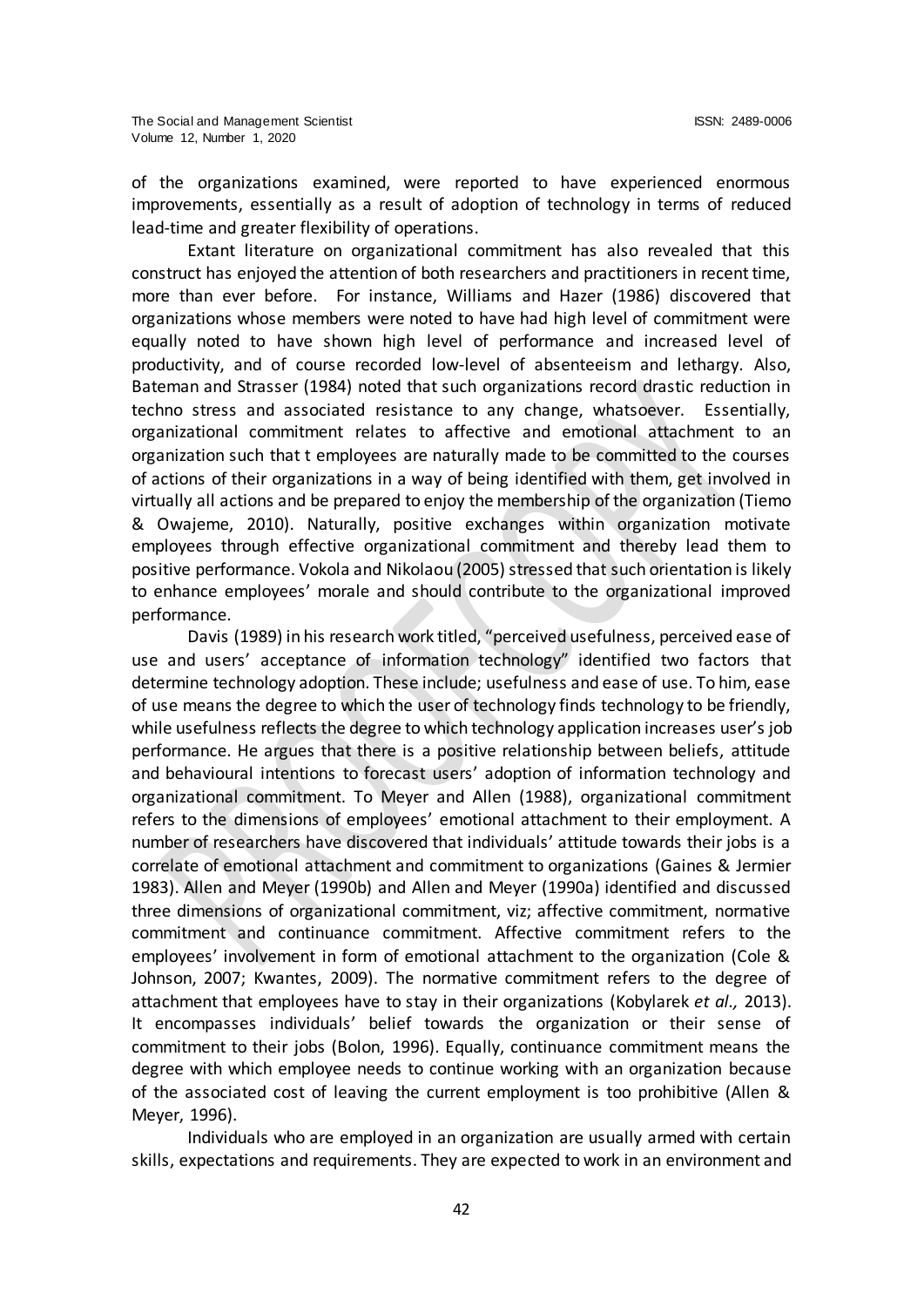to utilize their abilities and fulfill their expectations (Parvaril *et al.,* 2015). When organizations are able to provide the enabling environment to fulfill these aspirations, the workers' level of commitment is bound to increase (Porter, 1976). Mowday *et al.* (1982) defined organizational commitment as the individual attitude that indicates the quality and nature of relationship between an organization and an employee. It is a condition in which individuals identify with a specific organization and their goals and wish to stay as membership of that organization in order to facilitate their objectives (Parvaril, 2015). Buchanan (1974) argues that organizational commitment often creates an exchange of relations in which an individual attaches to an organization and thereby receives certain reward from the firm. He therefore reasoned that if information technology presents good quality of performance and found easy to use by appropriate employees, the perception of such workers toward the organization would surely support the linkage between employees and organization and by extension, increase employees' organizational commitment.

#### **The Study Area**

Adekunle Ajasin University, Akungba-Akoko is one of the fastest growing universities in Nigeria, originally established by the old Ondo State government as Obafemi Awolowo University, Ado-Ekiti in 1982, under the leadership of Chief Adekunle Ajasin. However, the military government, led by Navy Commodore Bamidele Otiko changed the name of the university to Ondo State University in 1985. The relocation of the university from Ado Ekiti to Akungba-Akoko became imperative following the creation of Ekiti State from the old Ondo State in October 1996. The actual movement of the university took place in December, 1999. The bill for yet another change of the name of the university from Ondo State University to Adekunle Ajasin University was signed into law the then incumbent Governor, Chief Adebayo Adefarati in 2004 in order to immortalize Chief Adekunle Ajasin, whose administration originally established the university.

The university currently has over 19,000 undergraduate students and about 452 academic staff; distributed among fifty eighty (58) departments in its six (6) faculties of Arts, Education, Law, Social and Management Sciences, Agriculture and Science. The university adopted the use of Information and Communication Technology (ICT) in 2007. The first phase of the scheme involved the establishment of a functional platform for Local Area Network (LAN), though, without fibre-optic backbone. The LAN coverage was of two-kilometer radius covering the six (6) faculties in the university in addition to the University Library, Vice-Chancellor's Office, Bursary Department, Registry Department and all other service Units within the university. The second phase of the university's ICT project was the establishment of a platform for internet connectivity which was essentially implemented to enhance staff and students' access to facilities and resources. This project was undertaken in 2009. The university's internet facilities have three (3) main servers: files server that is responsible for receiving and for transfer of files, mail server for mail operations and web server for internet related operations. These facilities are accessed in the university through both wired and wireless network;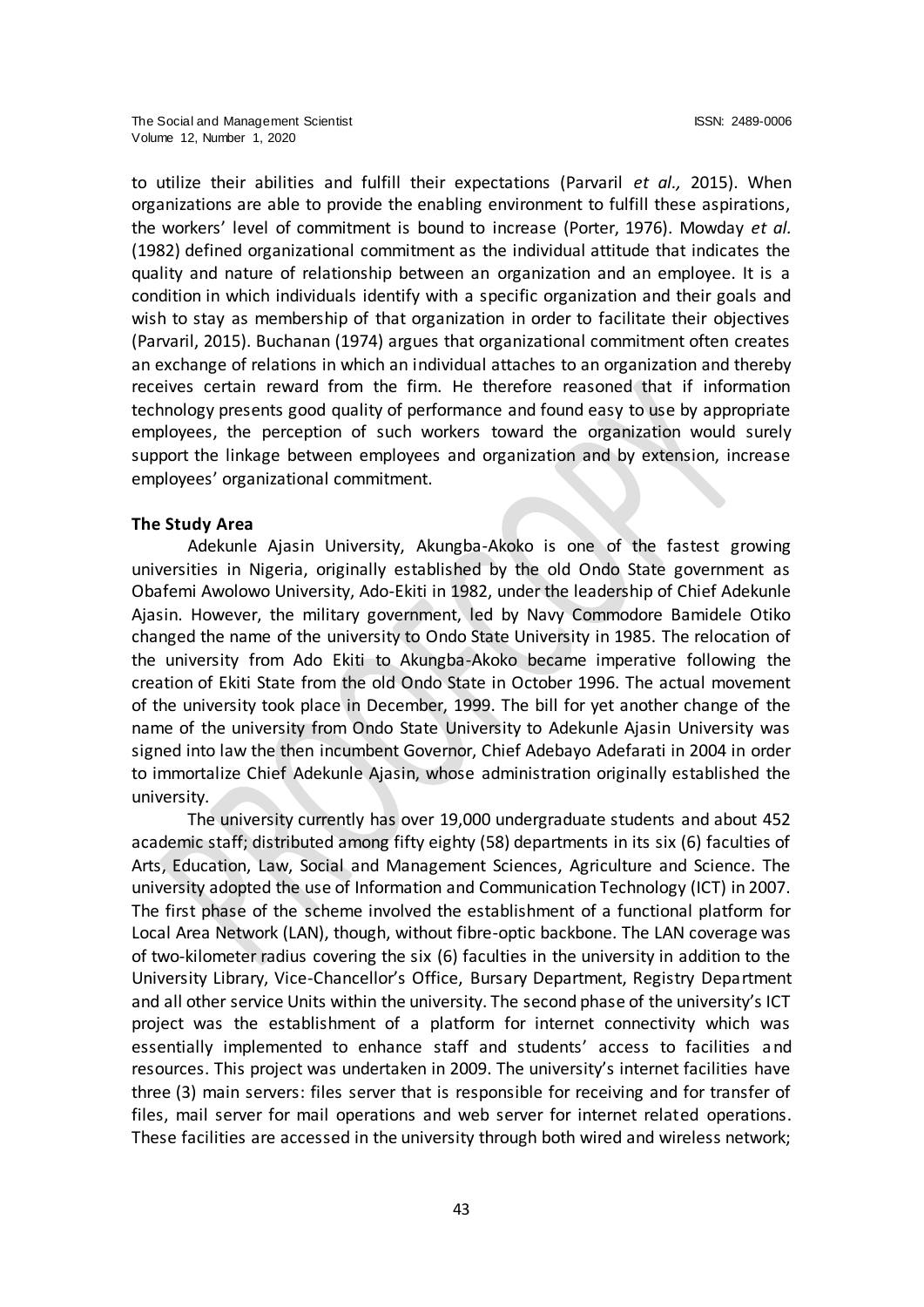hence staff and students have unhindered access to the internet facilities within a twokilometer radius on campus.

## **METHODOLOGY**

The population of this study was limited to all academic staff of Adekunle Ajasin University, Akungba-Akoko. For the purpose of selecting respondents for the study, multi-stage sampling technique was employed. The first stage involved the selection of three faculties out of the existing six faculties in the university, through balloting without replacement. The second stage had to do with purposive selection of four departments out of each of the three faculties earlier selected. In all, twelve departments were selected for the study. The third stage had to do with systematic sampling of every third academic staff listed in each of the chosen departments was undertaken. This procedure continued until a total of one hundred and fifty respondents were selected for the study.

The primary data were obtained through the administration of one hundred and fifty sets of questionnaires, out of which one hundred and twenty-four sets were retrieved and found to be analyzable. The response rate analysis shows that out of fifty sets of questionnaires administered on each of the sampled faculties, forty (40) sets were retrieved from Faculty of Arts, forty-three (43) from Faculty of Education and fortyone (41) from the Faculty of Social and Management Sciences. In all, 124 respondents were sampled. The response rate analysis of retrieved questionnaire was put at 82.6%. The data obtained from the survey were analyzed using mean, standard deviation, and simple multiple regression analysis.

For the purpose of this study, the appropriate variables were measured on a 5 point rating scale of strongly agreed (scored 5) agreed (scored 4) undecided (scored 3) disagreed (scored 2) and strongly disagreed (scored 1).

#### **RESULTS AND DISCUSSION**

Table 1 showed the respondents' perception of Information and Communication Technology (ICT) adoption as it relates to organizational performance. The highest mean score was obtained with the ease with which workers now carry out their responsibilities due to the deployment of ICT ( $\overline{X}$  =3.61; SD =0.35). This is followed with the ability of ICT deployment to bring about innovative ways of service delivery in the university ( $\bar{X}$ =3.58; SD=0.39). Next to this in terms of ranking is the fact that the integrity of students' results processing and administration have been enhanced with the adoption of ICT in the university. Also, the respondents were of the opinion students' result processing are done faster and easier with the adoption of ICT in the university ( $\bar{X}$ =3.57; SD=0.46). Further analysis also revealed that there was radical improvement in service delivery in the university as a result of adoption and deployment of ICT tools ( $\bar{X}=3.16$ ; SD=0.32). This result is in consonant with the findings of Igbokwe-Ibeto and Nkomah, (2016) who reported that ICT adoption and deployment have significant positive relationship with effective service delivery, improved performance, transparency and accountability. It is also consistent with the work of Adewoye, Ayo, Oni and Adebiyi (2011) who affirmed that ICT adoption and deployment has positive impact on teaching, research, students'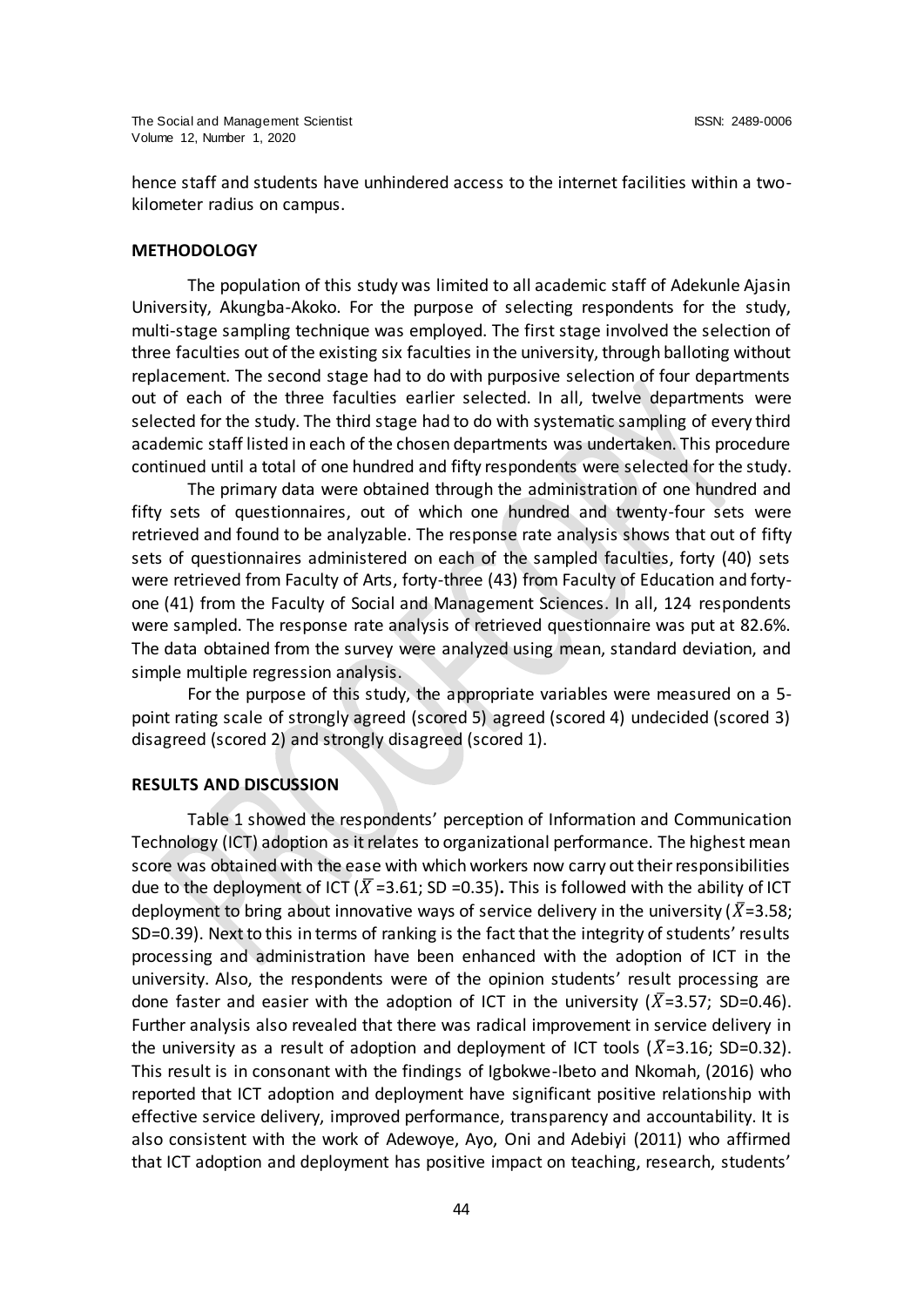registration and students' result processing in Ladoke Akintola University, Ogbomoso, Osun State, Nigeria.

| <b>Variable</b>                                                 | <b>Mean</b> | Std. Dev |
|-----------------------------------------------------------------|-------------|----------|
| There is radical improvement in service delivery as a result of | 3.16        | 0.32     |
| ICT deployment                                                  |             |          |
| ICT deployment has increased the quality of service delivery    | 2.41        | 0.19     |
| in the university and this has enhanced students' level of      |             |          |
| satisfaction                                                    |             |          |
| ICT deployment has enhanced the university's visibility and     | 2.54        | 0.41     |
| improved its international rating                               |             |          |
| Result processing and deployment has been enhanced              | 2.21        | 0.21     |
| through the deployment of ICT                                   |             |          |
| Interaction between workers and students of the university      | 2.56        | 0.35     |
| has been made more cordial with the deployment of ICT.          |             |          |
| tools                                                           |             |          |
| ICT deployment has brought about innovative ways of             | 3.58        | 0.39     |
| delivery services                                               |             |          |
| Academic staff of the university feel much more committed       | 2.42        | 0.43     |
| rendering their services owing to the deployment of ICT         |             |          |
| Students' result processing is done faster and easier with the  | 3.53        | 0.46     |
| adoption of ICT in the university                               |             |          |
| The integrity of students' results processing and               | 3.57        | 0.28     |
| administration have been enhanced with the adoption of ICT      |             |          |
| in the university                                               |             |          |
| I feel committed to my job because the burden that was          | 3.61        | 0.35     |
| associated with carrying out my responsibilities has been       |             |          |
| reduced owing to the deployment and utilization of ICT tools    |             |          |
| in the university                                               |             |          |

## **Table 1: Respondents' Perception of ICT Adoption**

Results from Table 2 showed the impact of ICT adoption on performance. The result shows that improved teaching activities of academic staff of the university was positively associated with their ability to utilize ICT tools ( $\bar{X}$ =3.56; SD= 0.23). Also, more computer application knowledge and skills were acquired owing to the deployment of ICT ( $\bar{X}$ =3.33; SD= 0.18). Furthermore, additional knowledge and skills were always acquired as a result of workers' interaction with ICT tools ( $\bar{X}$ =3.42; SD=0.19). These results are supported with the work of Al-Nashi and Ali (2014) who reported improved workers' level of performance through ICT infrastructure, ICT innovation and ICT knowledge management. It is also in line with work of Nuskiya (2018) who discovered that ICT adoption; as a strategy, is usually used by organizations as a competitive tool that has the capability to significantly improve workers' performance and of course, reduces work load, reduces error-rate and increases employees' satisfaction and motivation. Also, Ogunleye (2014) discovered that ICT adoption and deployment has not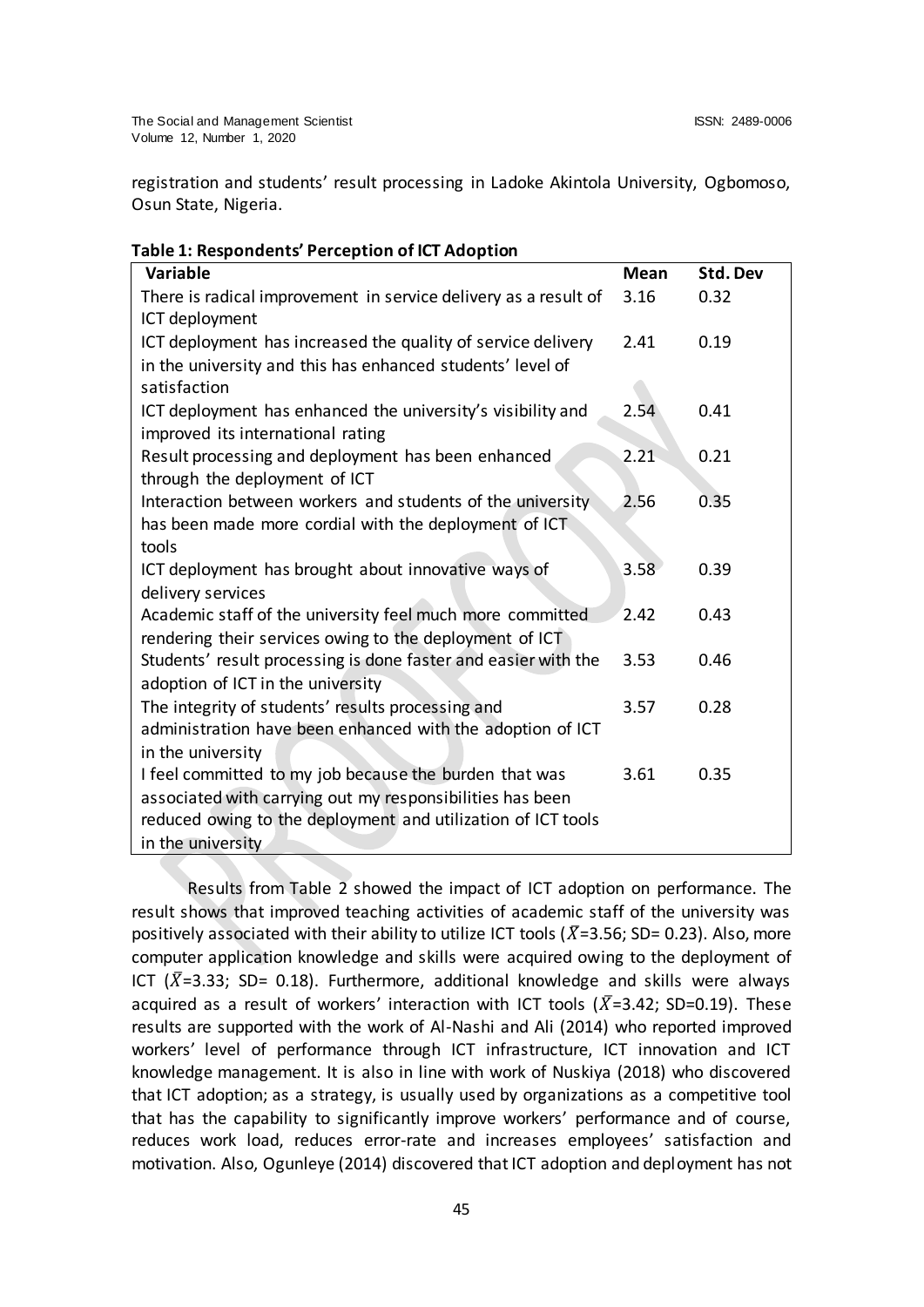only expanded Nigerians' access to education, but has also strengthened the relevance of educational programmes and raised its quality in the country.

| <u>asic En l'enecheu impaet di ien Audption du Norweid-tommunent</u> |      |          |
|----------------------------------------------------------------------|------|----------|
| <b>Variable</b>                                                      | Mean | Std. Dev |
| I acquire more computer application knowledge because of             | 3.33 | 0.18     |
| deployment of ICT in the university                                  |      |          |
| Experiences gained as a result of computer knowledge has             | 2.54 | 0.21     |
| greatly influenced my job performance.                               |      |          |
| My improved teaching activities are positively associated with       | 3.56 | 0.23     |
| my ability to utilize ICT tools                                      |      |          |
| I always acquire more knowledge and skills as a result of my         | 3.42 | 0.19     |
| interaction with ICT tools                                           |      |          |
| My ability to undertake research has been enhanced with the          | 2.51 | 0.22     |
| adoption of ICT                                                      |      |          |
| Students' results processing has been made easier with the           | 2.38 | 0.17     |
| adoption of ICT in the university                                    |      |          |

# **Table 2: Perceived Impact of ICT Adoption on workers' commitment**

The results in Table 3 indicated the relationship between ICT adoption and workers' commitment to their employment. The study shows that workers felt more encouraged to do their work with the adoption of ICT in the university ( $\bar{X}=3.52$ ; SD=0.18). Also, the study revealed that the respondents submitted that they were more committed to execute/undertake assigned duties with the adoption of ICT ( $\bar{X}$ =2.53; SD=0.11). Furthermore, the study revealed that the respondents were able to carry out assigned duties in a more flexible way than ever before with the adoption of ICT ( $X=3.51$ ; SD=0.09). Equally, the study revealed that the stress associated with academic work was drastically reduced with the adoption of ICT ( $\bar{X}$ =3.55; SD=0.15). The result is in line with findings of Rezaei, Razaei, Akbarzadeh and Zare (2014) whose work revealed a strong positive relationship between technology adoption and improved workers' commitment as exhibited in the areas of enhanced motivation, creativity and innovation, spirit of competitiveness, activity of cost reduction, improvement of quality, work-time reduction, job satisfaction and team spirit.

| Variable                                                       | Mean | Std. Dev |
|----------------------------------------------------------------|------|----------|
| I feel encouraged to do my job with the adoption of ICT in the | 3.52 | 0.18     |
| university                                                     |      |          |
| I always undertake my assigned duties in a more flexible way   | 3.51 | 0.09     |
| with the adoption of ICT                                       |      |          |
| I feel more committed undertaking my assigned duties with      | 2.53 | 0.11     |
| the adoption of ICT in the university                          |      |          |
| I achieve more results because of the versatility of ICT as    | 2.51 | 0.13     |
| against manual operations                                      |      |          |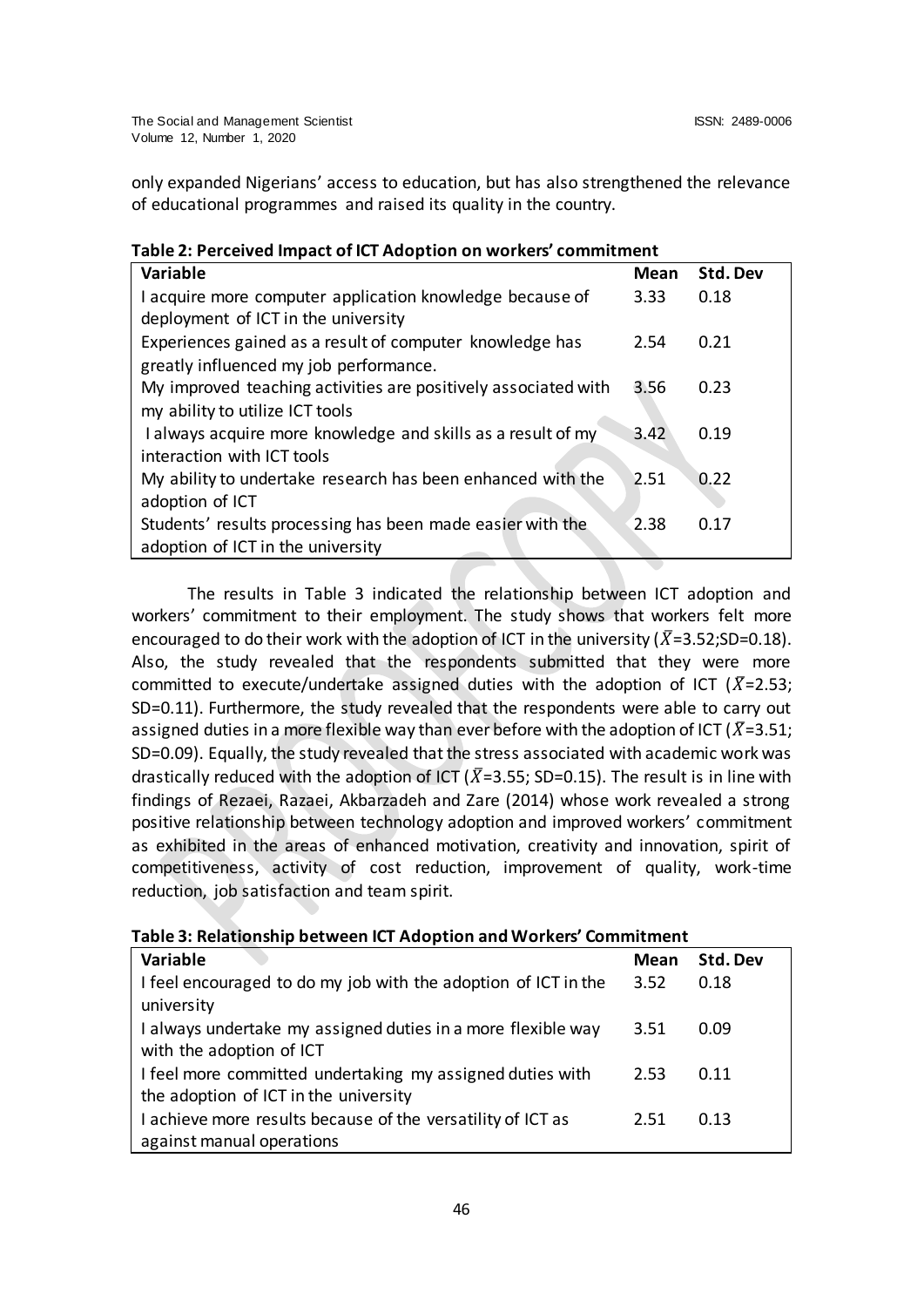| I feel much more committed to my academic duties because I | 2.47 | 0.21 |
|------------------------------------------------------------|------|------|
| can undertake a number of tasks without necessarily being  |      |      |
| present on campus                                          |      |      |
| Work stress associated with academic work is drastically   | 3.55 | 0.15 |
| reduced with the adoption of ICT                           |      |      |

Results from Table 4 revealed the respondents' perceived challenges of ICT adoption in the study area. The university staff who made use of ICT facilities were made to pay for such service through deduction from salaries and that wireless internet connectivity within campus was hardly achieved, round the clock  $(X = 3.72; SD = 0.18)$ . Poor internet connectivity within campus was a common occurrence (X=3.59; SD= 0.14). Also, internet access points were limited to some locations within the university campus, therefore, its usage was restricted ( $\bar{X}$ =3.53; SD=0.21). Equally, incessant power outages within the university campus was seen a major challenge facing ICT utilization in the university ( $\bar{X}$  = 3.55; SD= 0.13). Furthermore, the university's technical staff in charge of fixing the ICT equipment were noted to have had limited skills and capability ( $\bar{X}$ =3.51; SD= 0.14). This finding was consistent with report of Ejiaku (2014) which discovered that the management of educational institutions in developing countries have limited interest, weak political will and low level of commitment in at providing or executing long-term ICT projects and infrastructure, and as a result, the technical proficiency of ICT staff in these institutions is usually in doubt, while compared to their counterparts in developed nations.

## **Table 4: Perceived Challenges of ICT Adoption**

| Variable                                                           | <b>Mean</b> | Std. Dev |
|--------------------------------------------------------------------|-------------|----------|
| Incessant power outages within the university campus has been      | 3.55        | 0.13     |
| seen as a major challenge facing ICT utilization in the university |             |          |
| The huge amount of money paid regularly to the internet            | 3.25        | 0.19     |
| service provider is capable of affecting the financial position of |             |          |
| the university negatively                                          |             |          |
| It is argued that academic staff who are made to pay for           | 3.72        | 0.18     |
| internet access; that is usually deducted from salary hardy have   |             |          |
| access to such facility within campus                              |             |          |
| The internet access points are limited to some locations within    | 3.53        | 0.21     |
| the university; therefore, its usage is restricted                 |             |          |
| Poor internet connectivity within the university campus is a       | 3.59        | 0.14     |
| common occurrence                                                  |             |          |
| Technical staff who are employed to fix broken down ICT tools      | 3.51        | 0.14     |
| are noted to have limited skills and capability                    |             |          |

Results in Table 5 showed that significant positive relationship exists between ICT adoption and workers' commitment (t = 2.86;  $p \le 0.05$ ) at 0.05 level of significance. This implies that ICT adoption has positive influence on workers' commitment. This may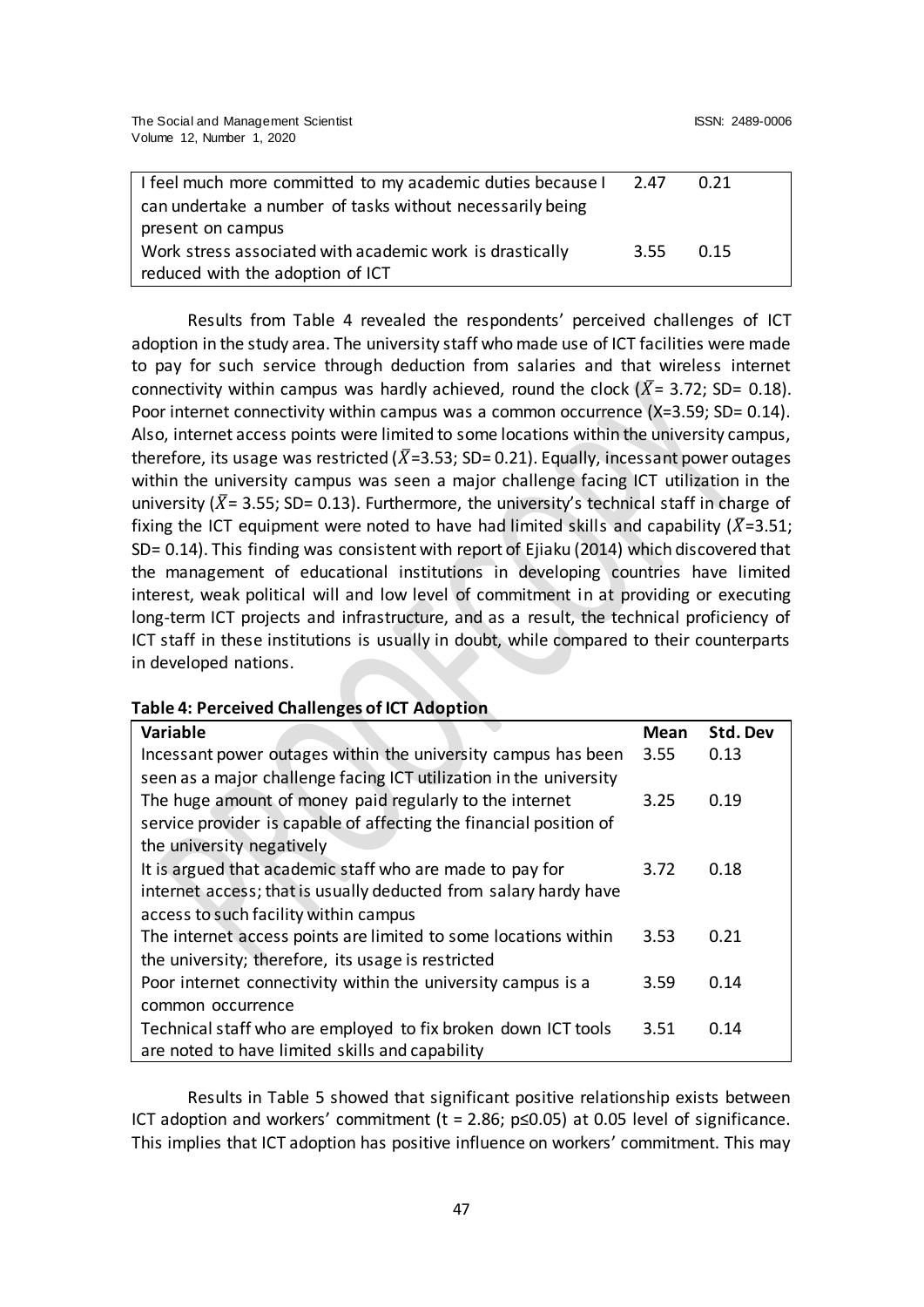not be unconnected to the fact that ICT usage has been attributed to making assigned tasks easier to undertake, thus; enhancing workers' commitment. The  $R^2$  value of 0.384 implies that 38.4% variation in the workers' commitment could be explained by the ICT adoption and its consequential acceptance by the academic staff of the university. This result is consistent with the findings of (Martin, 2011) who discovered that the adoption of ICT brings about an enriching work environment which positively influences pure intrinsic motivations of workers; thus, enhances their level of commitment to the organization.

| Influence of ICT Adoption and Workers' Commitment to their Jobs |  |
|-----------------------------------------------------------------|--|
| Table 5: Influence of ICT adoption on workers' commitment       |  |

| <b>Variable</b>                                                  | Coeff. |      | Std. Err t-value | ND- ∖<br>value | <b>Decision</b> |
|------------------------------------------------------------------|--------|------|------------------|----------------|-----------------|
| ICT adoption score                                               | 2.09   | 0.73 | 2.86             | 0.05           |                 |
| R -value= 0.62, $R^2$ - value = 0.384 Source: Field Survey, 2019 |        |      |                  |                |                 |

Results in Table 6 showed that there was a significant relationship between perception (r = 0.68; p≤0.05) and workers' commitment at 0.05 level of significant. This means that workers who positively perceived technology adoption in performing their duties would be more committed than those who had negative perception. This finding is in line with the work of (Olajide, Akingbade and Oladimeji, 2015) who found out that there is a positive relationship between ICT adoption and workers' positive disposition to work; and by extension, improved organizational commitment.

## **Table 6: Relationship between perception of ICT adoption and workers' commitment**

| <b>Variable</b> | <b>Correlation</b><br>Coeff. | p-value | <b>Decision</b> |
|-----------------|------------------------------|---------|-----------------|
| Perception      | 0.68                         | 0.17    | 0.05            |
|                 |                              |         |                 |

Source: Field Survey, 2019

# **CONCLUSION AND RECOMMENDATIONS**

Based on respondents' perception of ICT adoption, the highest mean score was obtained with the ease with which workers now carry out their responsibilities due to the deployment of ICT ( $\overline{X}$  =3.61; SD = 0.35), while result processing and deployment has been enhanced through the deployment of ICT was recorded to be with the lowest mean  $(\overline{X}$  =2.21; SD = 0.21). In terms of workers' perceived impact of ICT adoption and commitment, the highest mean score of ( $\bar{X}$ =3.56; SD= 0.23) was obtained to signify that improved teaching activities of academic staff of the university was positively associated with their ability to utilize ICT tools, while the lowest mean ( $\bar{X}$ =2.38; SD = 0.17) was obtained with respect to students' results being processed easier and faster. Also, the analysis of the relationship between ICT adoption and workers' commitment, recorded highest mean of ( $\bar{X}$ =3.55; SD=0.15) to indicate that work stress associated with academic work was drastically reduced with the adoption of ICT, while the lowest score of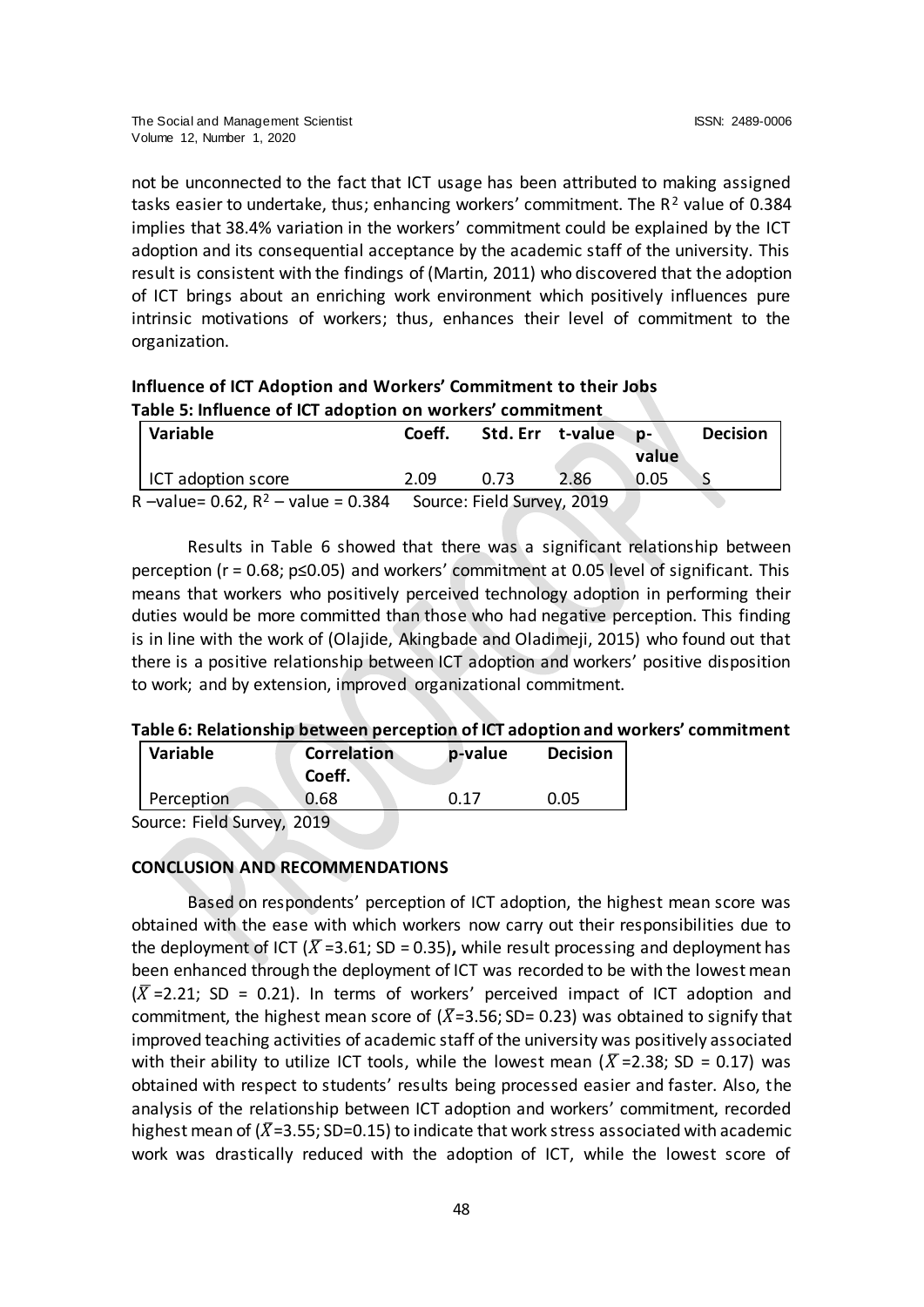$(X=2.47; SD=0.21)$  was indication of respondents' feelings that they are much more committed to carrying out their duties even without being necessarily present on campus. Furthermore, on the perceived challenges of ICT adoption, the results show the highest mean score of  $(X=3.72; SD=0.18)$ , was an indicative that internet access points were limited to some locations within the university; therefore, its usage restricted, while the lowest mean score of ( $\bar{X}$ =3.51; SD=0.14), implies that technical staff who were charged with the responsibility of fixing broken down ICT infrastructure and tools were noted to have had limited skills and capabilities. It is therefore recommended that the university's management is encouraged to expand the internet access points within the university and continuously provide up-till-date trainings for its technical staff at the Information Communication and Technology Application Centre (ICTAC).

## **REFERENCES**

- Adewoye, J., Ayo, C.K., Oni, A.A., and Adebiyi, A.A. (2011). The impact of IT investment on service delivery: A case of Ladoke Akintola University. *Journal of Emerging Trends in Educational Research and Policy Studies,* 2(1), 60-66.
- Al Jabri, B., and Ghazzawi, I. (2019). Organizational commitment: A review of the conceptual and empirical literature and a research agenda**.** *International Leadership Journal,* 11(1), 78-119.
- Al-Nashmi, M.M. and Ali, A. (2014). The impact of information technology adoption on employees' productivity in non-governmental organizations in Yemen. *International Journal of Social Sciences,* 3(2), 32-50.
- Allen, N.J., and Meyer, J.P. (1990a). The measurement and antecedents of affective, continuance and normative commitment to the organization. *Journal of Occupational Psychology,* 63 (1) 1-18 [http://dx.doi.org/10.1111/j.2044-](http://dx.doi.org/10.1111/j.2044-8325.19990.tb00506x) [8325.19990.tb00506x](http://dx.doi.org/10.1111/j.2044-8325.19990.tb00506x)
- Allen, N.J., and Meyer, J.P. (1990b). Organizational socialization tactics: A longitudinal analysis of links to newcomers' commitment and role orientation. *Academy of Management Journal,* 33(1), 48-59.
- Atiyeh, S., Elahe, M. and Shirvan, K. (2014). The relationship between ICT and organizational commitment among Nurses. *Journal of Economics and Management* 3(7), 126-135.
- Basant, R., Commander, S., Harrison, R., and Menezes-Filho, N. (2006). ICT adoption and productivity in developing countries: New firm level evidence from Brazil and India. IZA Discussion Paper No. 2294.
- Bateman, T.S. and Strasser, S. (1984). A longitudinal analysis of the antecedent of organizational of organizational commitment. *Academy of Management Journal,* 27(1), 70-86.
- Bolon, D.S. (1996). Organizational citizenship behaviour among hospital and health services workers. *Administrative Science Quarterly,* 19(4), 6-14.
- Buchanan, I. (1974). Building organizational commitment: the socialization of managers in work organization. *Administrative Science Quarterly,* 19(4), 15-24.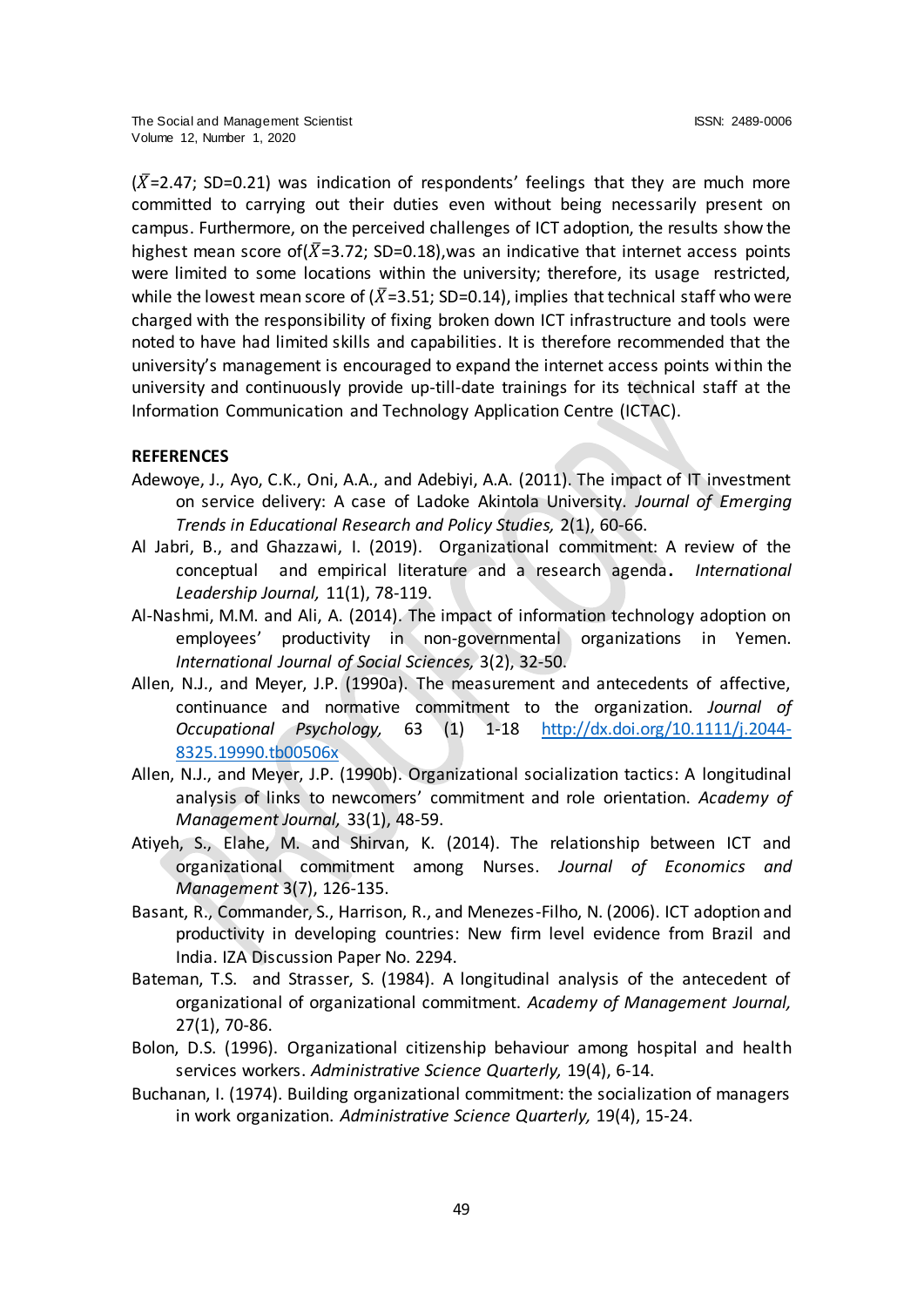- Chairoel, L. and Widyarto, S. (2015). ICT adoption in affecting organizational performance among Indonesian SMEs. *International Technology Management Review,* 5(2), 82-93.
- Cole, P. M., and Johnson, K. (2007). An exploration of successful coprenerurial relationships post-divorce. *Family Business Review.* 20(3) 185- 198[.http://dx.doi.org/org/10.1111/j.1741-6248.2007.00093.x](http://dx.doi.org/org/10.1111/j.1741-6248.2007.00093.x)
- Datta, R.C. (2001). Economic reforms, redundancy and national renewal fund: human face or human mask. *The Indian Journal of Labour Economics,* 44(4), 48-56.
- Data, S.K. (1990). Automation and industrial relations: implications for employmentutilization and deployment of workforce. *Indian Journal of Industrial Relations*, 25(3), 40-50.
- Davis, F.D. (1989). Perceived usefulness, perceived ease of use and user acceptance of information technology. *MIS Quarterly*, 13(3), 28-36.
- Davis, T.R.V (1999). Different service firms, different core competencies. *Quarterly Business Horizon,* Oct.-Dec.
- Dhanaraj, P.P. (2001). Impact of trade unions, employment and technology on wages: a study of the cotton textile mills in Madurai District. *Economic and Political Weekly*. Dec. 29: 4846-850.
- Ejiaku, S.A. (2014). Technology adoption: Issues and challenges in information technology adoption in emerging economies. *Journal of International Technology and Information Management,* 23(2), 59-68.
- Gaines, J., and Jermier, J.M. (1983). Emotional exhaustion in a high-stress Organization. *Academy of Management Journal,* 26(4) 567-586. [http://dx.doi.org/10.2307/255907.](http://dx.doi.org/10.2307/255907)
- Goldar, B., and Kumari, A. (1999). Technology imports and employment in large engineering firms in India: Pre and post-reforms scenario. *The Indian Journal of Labour Economics,* 42(4), 60-72.
- Gurtoo, A., and Tripathy, A. (2000). Assessing workers' attitude towards technological change: Scale construction. *Indian Journal of Industrial Relations,* 35(4), 42-51.
- Information and Communication Technology Institute (2004). Survey on the Present Use of ICT Tools: Deep South Region[, http://www.esrilanka.lk](http://www.esrilanka.lk/)
- Igbokwe-Ibeto, C.J., and Nkomah, B.B. (2016). Information and communication technology and public service delivery in Amuwo-Odofin Local Government Council of Lagos State. *Singaporean Journal of Business and Management Studies,* 5(1), 13-25.
- Ketchand, A.A., and Strawser, J.R. (2001). Multiple dimensions of organizational commitment: implications for future accounting research. *Behaviourial Research in Accounting,* 13(2), 18-27.
- Khandelwal, A.K. (2007). *Moving HRD from the periphery to the centre for transformation of an Indian public sector Bank: Keynote Address*, 4th Asian Conference of the Academy of HRD. Human Resource Development International.
- Kolawole, T. O., Adeigbe, K., Zaggi, H., and Owonibi, E. (2014). The role of intensive ICT adoption and use on industrial development and the attainment of millennium